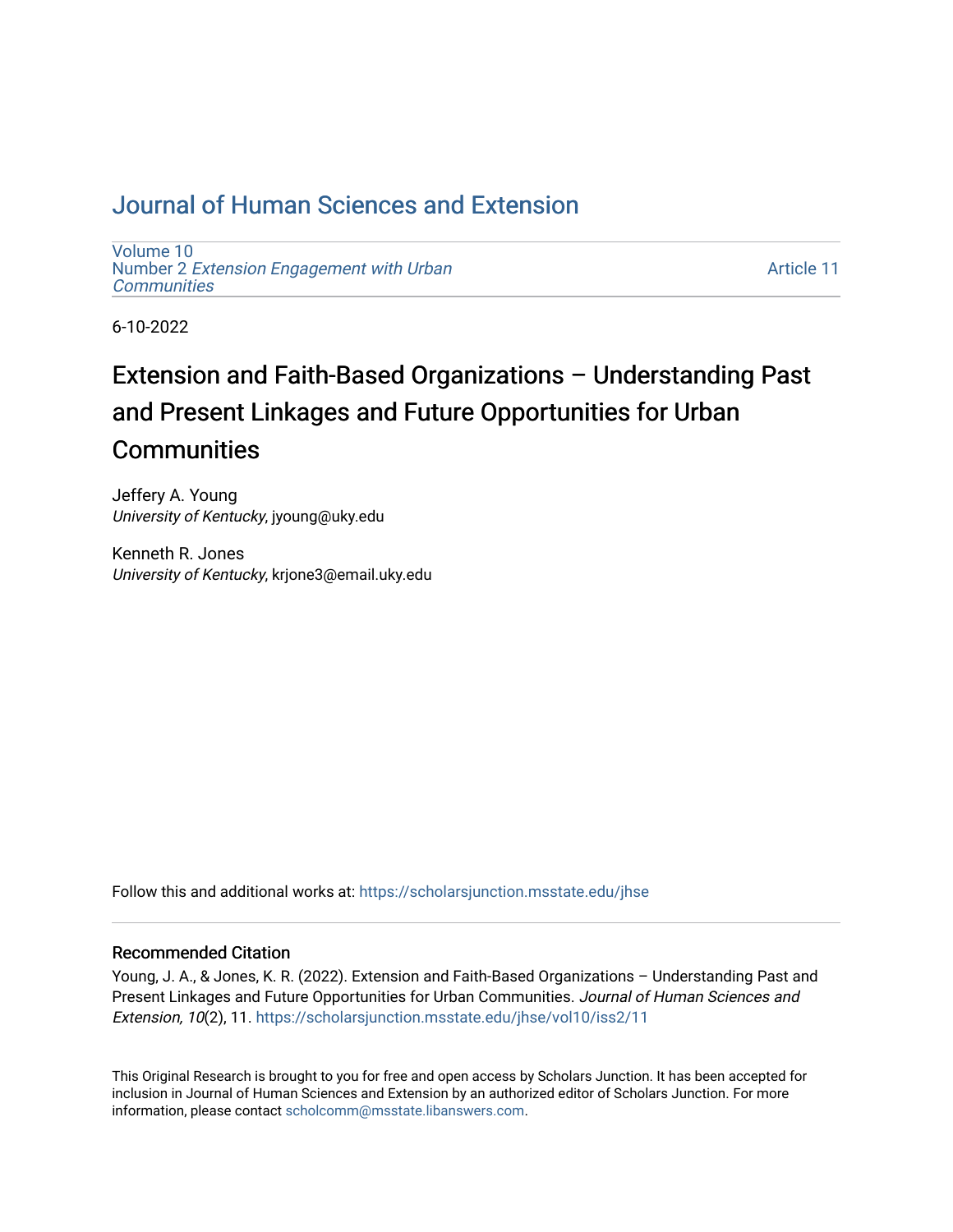# **Extension and Faith-Based Organizations – Understanding Past and Present Linkages and Future Opportunities for Urban Communities**

**Jeffery A. Young Kenneth R. Jones** *University of Kentucky*

*This examination of the literature explored the limited empirical data available regarding the networks formed between Cooperative Extension (Extension), local partners, and faith-based organizations (FBOs) within metropolitan areas. With FBOs being central to rural towns, as well as urban neighborhoods, Extension must consider engaging with these essential community resources as a means to broaden its reach and serve a wider audience. Not only are these entities underutilized, despite the abundance of human and social capital they provide,*  but they too are often in need of what Extension has to offer. This article will *examine the history of collaborations between urban FBOs and Extension. In addition, the authors will look at how applying the principles of past successes to current problems could potentially enrich urban societies. The authors suggest meaningful ways in which Extension can serve in a capacity that is beneficial but not imposing on moral and/or spiritual beliefs and serve as allies with faith-based organizations to reach and aid new and/or underserved clientele.*

*Keywords:* Extension, faith-based, religion, community engagement, urban, metropolitan

Since its creation through the Smith-Lever Act of 1914, the Cooperative Extension Service (Extension; U.S. Department of Agriculture, National Institute of Food and Agriculture, n.d.) has worked closely with faith leaders to positively impact the social and economic development of rural localities (Prins & Ewert, 2002). As a result, communities have experienced the positive impacts of past collaborations between Extension and faith communities. Strong social capital among faith-based organizations (FBOs) has complimented Extension's work, while Extension has also benefited from the historical integration of these community organizations. In addition, given their high motivation to help solve community challenges, FBOs can serve as a key partner for community impact when paired with Extension's resources to impede local challenges.

However, limited empirical data is available that highlights the successful efforts between Extension and urban faith-based organizations (including churches, mosques, and temples). The role that government (public) agencies play in partnership with FBOs seems overlooked and undervalued. These partnerships can provide a tremendous asset to the communities they serve. Despite what can be a worthy contribution, many nonprofit organizations tend to steer clear of faith-based organizations to minimize the assumption of partiality to one religion or faith. When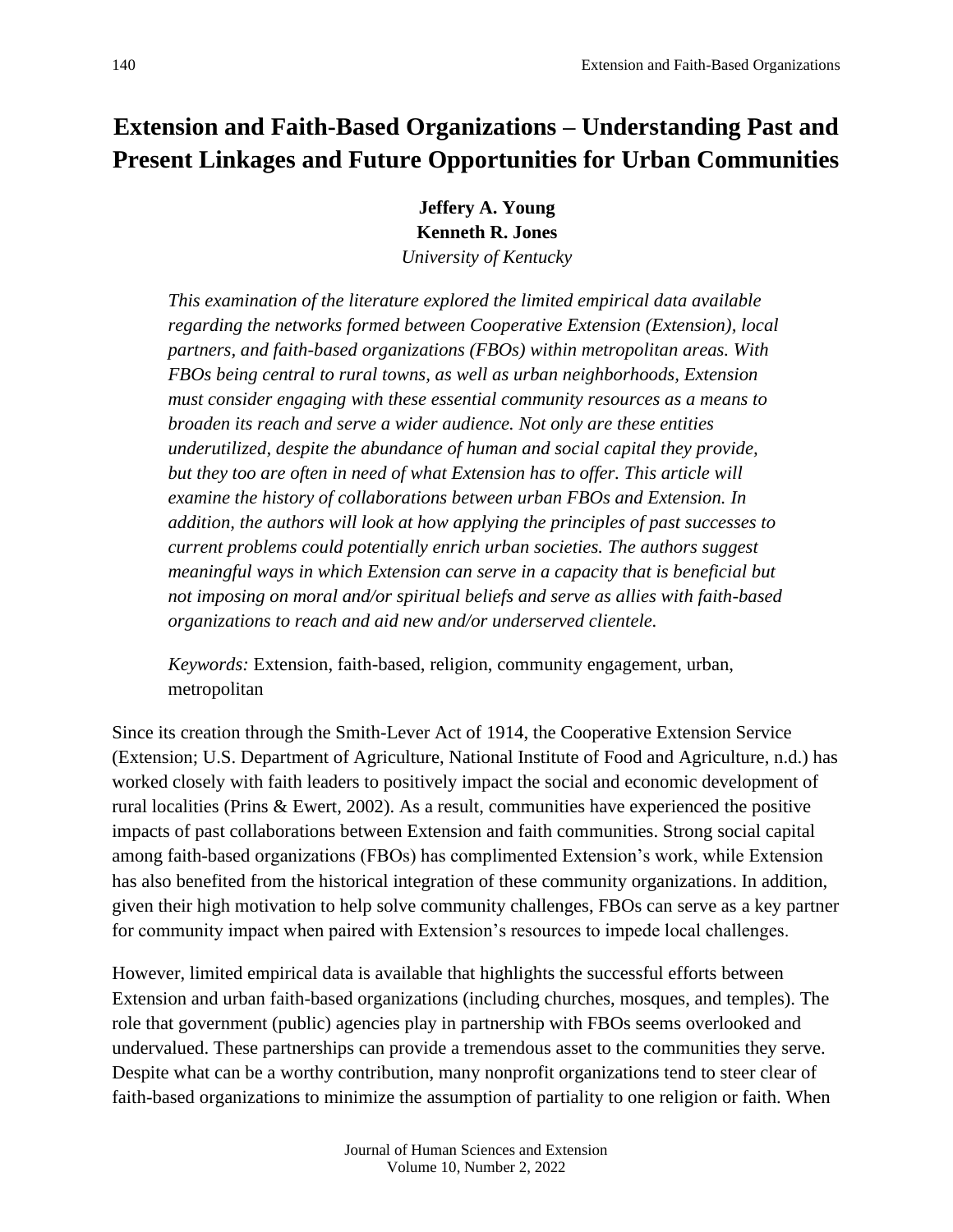Extension professionals yield to such inhibitions due to familiarity or comfort in working with only one group, these actions can severely detract from the ability to serve all communities in need. This article aims to identify how Extension currently works with and through religious organizations in urban communities to reach underserved audiences and the associated positive outcomes. The authors offer insight by

- providing descriptions used to define FBOs;
- offering some historical perspective on the role government has played in building collaborations with these organizations;
- acknowledging the contributions universities have made in forming community coalitions, and
- noting implications and recommendations for forming partnerships.

#### **Methods**

The authors reviewed articles that examine the connection between faith-based organizations and Extension, with an intentional focus on urban communities. This search was expanded to include faith-based organizational partnerships with Extension in rural communities and partnerships with non-Extension community groups. However, there was minimal data on the subject even with the expansion and use of additional keywords. Hence, the authors' justification for inculcating this discussion on how Extension can form partnerships to plan and execute programs that speak to the needs of local audiences in metropolitan areas.

All identified resources were examined to demote relevant articles for the review. Pertinent abstracts of interest were considered to determine if the article connected with the objectives. For articles retained through abstract review, the full-length versions were also reviewed, using the same process to identify articles that met the specified criteria. Lastly, the reference sections of articles were explored to determine if additional articles needed to be considered.

Materials were reviewed during the fall and winter of 2021. The authors performed a systematic search of all articles published in journals that target Extension audiences and engagement scholars by utilizing keyword search functions. For example, a search with the keyword "religion" yielded only one example of an Extension partnership with a faith-based organization. A search with the keyword "faith-based" yielded three examples: one urban, one rural, and one not specified. A similar search of keywords "Cooperative" and "Extension" and "faith-based" and "urban" yielded 20 articles, which resulted in no new concrete examples of urban FBO partnerships with Extension. This further raises the argument for the need to investigate this outreach area.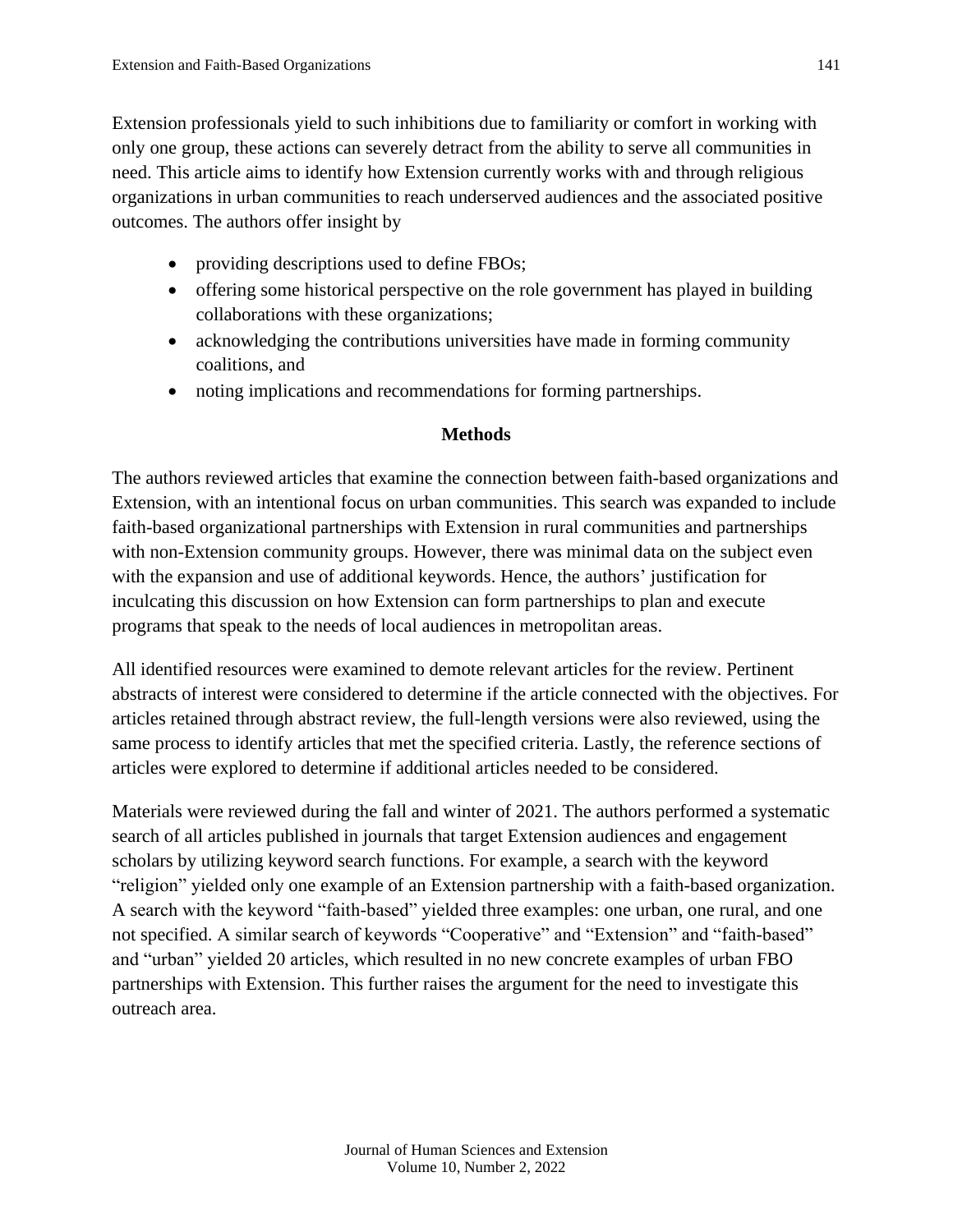## **Faith-Based Defined**

The Working Group on Human Needs and Faith-Based and Community Initiatives (2003) defined a religious organization as "any entity that is self-identified as motivated by or founded on religious conviction." Monsma (2002) further divided religious organizations into two groups: faith-integrated organizations, defined as those that integrated religious elements into the social services they supplied, and faith-segmented organizations, those that kept their religious elements largely separate from the social services they provided. Sider and Unruh (2004) developed a comprehensive typology of "Religious Characteristics of Social Service and Educational Organizations and Programs." The authors refined religious organizations into six specific groups (see Table 1).

| <b>Types of Religious Organizations</b> | <b>Description</b>                                                                                                                                                                                      |
|-----------------------------------------|---------------------------------------------------------------------------------------------------------------------------------------------------------------------------------------------------------|
| Faith-Permeated                         | Faith is integrated at all levels within the organization and the<br>programs delivered                                                                                                                 |
| Faith-Centered                          | Organizations that have structures focused on faith as well as<br>programs that contain a component that has its basis in their<br>faith                                                                |
| Faith-Affiliated                        | Organizations that were established by people sharing faith and<br>possibly displaying religious symbols; organizations do not<br>necessarily have staff that share the same commitment to the<br>faith |
| Faith-Background                        | The organization's structure and programs appear secular; the<br>organization itself has some sort of background connection to<br>faith                                                                 |
| Faith-Secular Partnership               | Secular organizations but the faith of those delivering the<br>programs are expected to make positive contributions                                                                                     |
| Secular                                 | Organizations with no religious or faith aspect                                                                                                                                                         |

*Table 1. Religious Characteristics of Social Service and Educational Organizations and Programs (Sider and Unruh, 2004)*

It should be noted that the descriptions above attempt to describe and categorize social service organizations with a faith foundation and may differ from the federal government's definition of faith-based organizations (The White House, 2021).

Despite these descriptions, the meaning that undergirds the approach of many FBOs is the call to serve. Campbell et al. (2007, p. 1) notes that "From a socioecological perspective, churches and other religious organizations can influence members' behaviors at multiple levels of change." That service is duly and intentionally aimed at the communities in which they exist. In times of need, these religious institutions are key in providing access to life's necessities (i.e., food,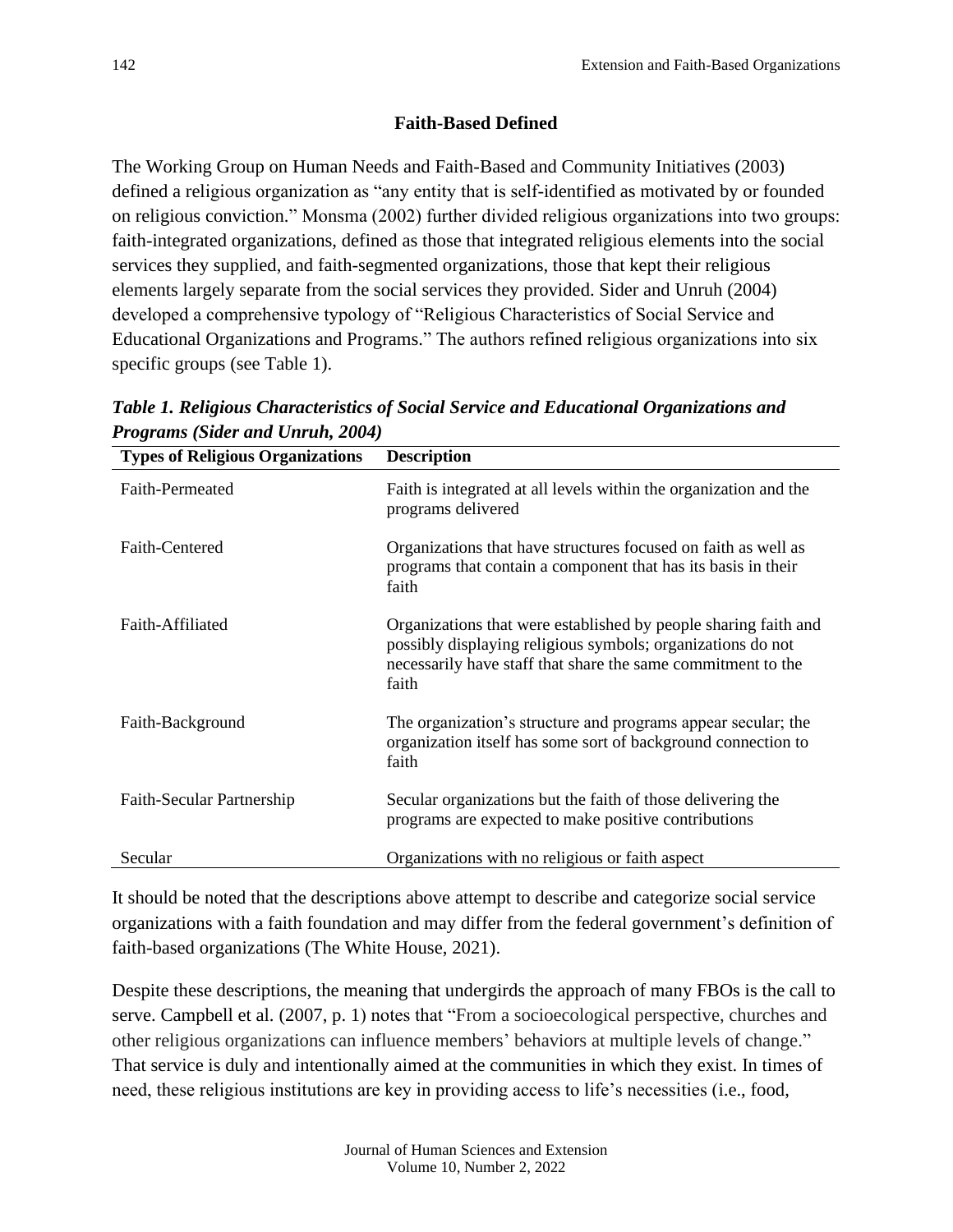clothing, and shelter). More recently, they have broadened their capacity to develop programs that provide training and development of critical life skills, healthy living, and social justice. All of these, in turn, have become areas emphasized within the mission of Extension.

#### **Federal Emphasis on Faith-Based Initiatives**

The role of faith-based institutions has been at the center of many debates over the years. It is indeed a relevant discourse, given that FBOs contribute over \$1 billion annually to the economy (Haakenstad et al., 2015). In fact, the past few presidential administrations have emphasized the need to support these entities. In 2001, the Bush administration established, by executive order, the Office of Faith-Based and Neighborhood partnerships (The White House: George W. Bush, 2001). It was an effort to form partnerships that would offer much-needed social services to underserved audiences. In turn, faith-based groups would have the opportunity to seek funding through contracts and grants that had not been as readily available to them in previous years. As a result, FBOs would gain easier access to federal grants that would aim to benefit those in most need of assistance (whitehouse.gov).

Such efforts have received bipartisan support, with the Obama administration adopting several principles related to the preceding initiative (Executive Order No. 13,498, 2009). The name was changed to the President's Advisory Council for Faith-Based and Neighborhood Partnerships. However, the emphasis on addressing the needs of limited resource communities has remained a primary focus (Marsden, 2012). There was an expectation to determine best practices for delivery methods, as well as an evaluation of the implementation and coordination processes related to these organizations.

In May of 2018, the Trump administration passed an executive order to establish a White House Faith and Opportunity Initiative (Executive Order No. 13,831, 2018). Then in February 2021, the Biden administration instituted an executive order to reestablish the White House Office of Faith-Based and Neighborhood Partnerships to stimulate partnerships between FBOs and community groups to serve those in need (The White House, 2021). This effort was even more comprehensive by noting goals that target economic recovery amid the COVID-19 pandemic, combating systemic racism, and advancing global humanitarianism. In addition, since the early 2000s, the U.S. Agency for International Development (USAID) has housed the Center for Faith-Based and Community Initiatives (CFBCI) to provide a means for FBOs to gain further access to federal funds (Marsden, 2012; also see https://www.usaid.gov/sites/default/files/documents/1875 /200sbp.pdf). With such consistent emphasis on FBOs forging federal partnerships, states can have similar success. The Land-Grant University system is a premiere vessel to foster such relationships that aim to address local needs at the core of the community.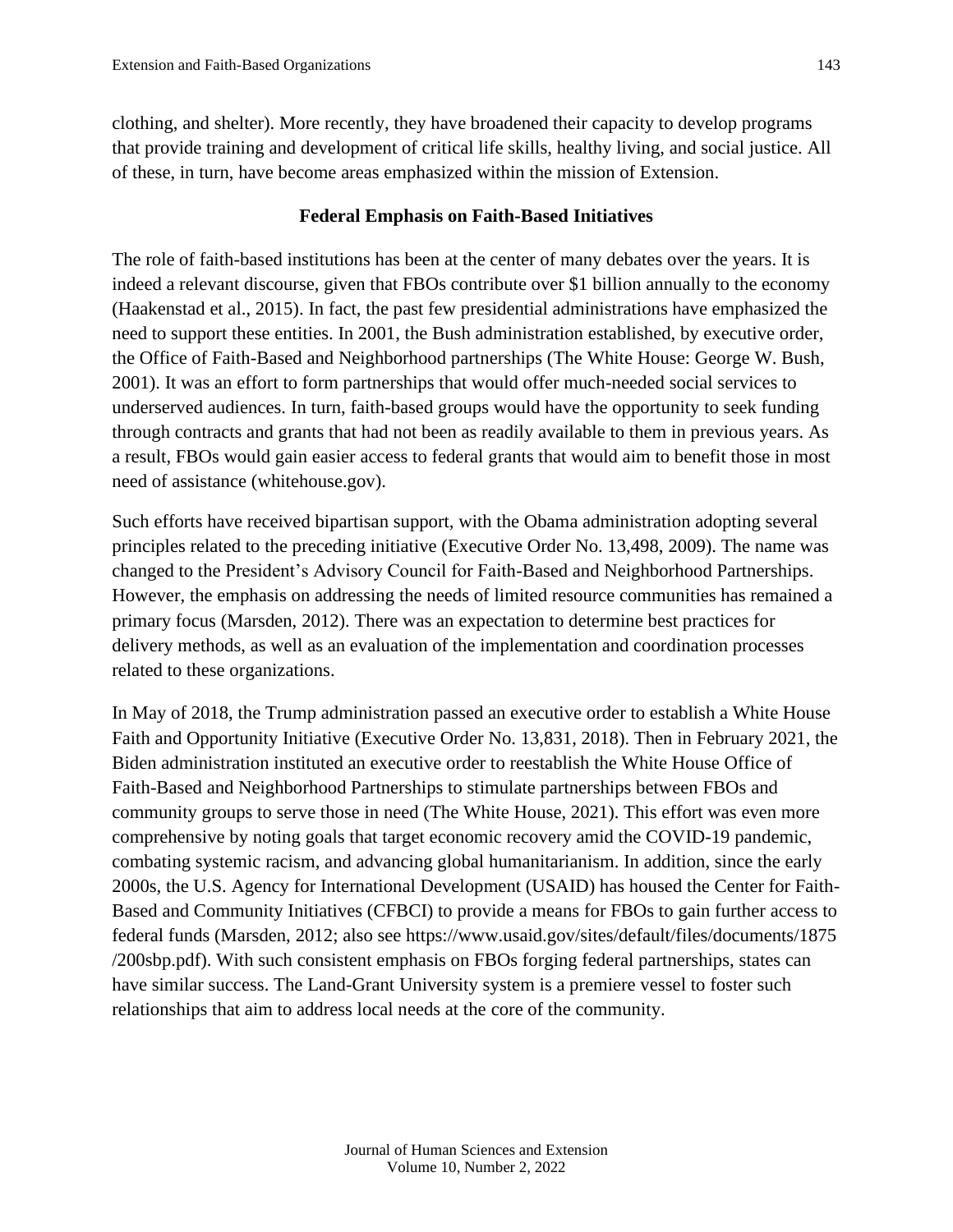## **Land-Grant University Networks**

The early 20th century saw numerous Land-Grant University/FBO partnerships, with church leaders and Extension connecting to pursue the perils associated with many community development issues. From providing education on topics of leadership, economics, inter-church cooperation, and women's contribution (Landis & Willard, 1933) to Cornell University's "summer schools for sociology and modern life" (Earp, 1914) to providing networking opportunities among rural churches and Extension professionals (Landis & Willard, 1933), all helped to foster what has become known as one of Extension's premiere strengths–building relationships.

Government agencies in partnership with faith-based organizations is often underrated. However, these partnerships can be a tremendous asset to the communities they serve. Despite what can be a worthy contribution, many public and private nonprofit organizations tend to steer clear of faith-based collaborations (Prins & Ewert, 2002).

#### **Faith-Based Institutions as Partners with Extension**

Prins and Ewert (2002), in their study on FBOs and Extension, examined relationships using historical texts that revealed work with church congregations since Extension's founding in 1914. There is a discussion of how the church was central to rural life in the 1800s and 1900s, even as there was a shift in its desire to take up social causes. This was done in partnership with community organizations. However, as the debate over the separation of church and state prevails, many would-be FBO partners have become more cautious in their approach (Prins & Ewert, 2002).

Nonetheless, the authors concluded that by remembering history and the benefits of the social ties that bind, Extension should focus on improving the communities served through the help of these collaborations. There are indeed commonalities that prevail. Both FBOs and Extension have strong social networks, and both offer time-honored, well-established relationships within communities that lend credibility to the work they aim to pursue.

One example of a recent Extension and FBO partnership is found in programming highlighted by Zapata et al. (2021). In this example, Extension educators and specialists working in Tulsa, Oklahoma, partnered with church leaders to implement an early literacy initiative. Here the authors credit the partnership with training community leaders who educated peers and modeled trustworthy behaviors resulting in an FBO taking ownership of the initiative.

An early study by King and Hustedde (1993) revealed how Extension professionals should consider tapping into FBOs to access a variety of free spaces. This setting offers a forum for dialogue to move toward problem-solving. The authors further offered the Black church as an example—an institution that helped give birth to the civil rights movement. Not only did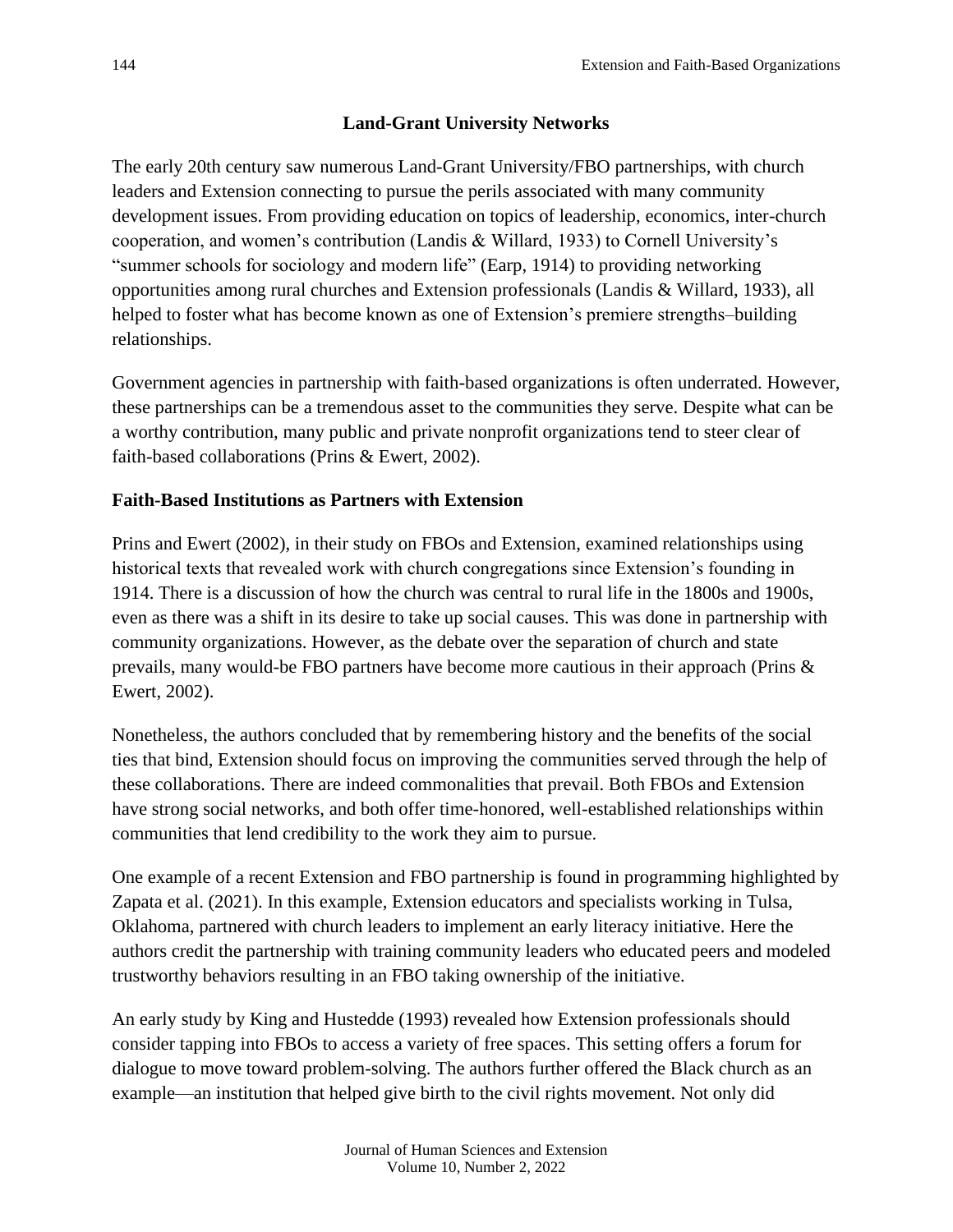churches provide a "free space" of solace and reverence, but also a place to strategize and further capitalize on a grassroots approach to developing the skills of local leadership.

Ligrani and Niewolny (2017) identified FBOs' role in the ever-evolving urban food systems movement. Their study examined the issue of food insecurity and its impact on the state of Virginia. These authors noted three reasons FBOs should be considered essential partners: historical connections between faith and food; the moral and philosophical obligations for FBOs to care for the poor; and the social and cultural capital they possess, which contributes to successful collaborations.

## **The Decline in Interaction**

Prins and Ewert (2002) give probable causes for the decline in partnerships between Extension and FBOs. These include a decline in democratic vision, a rise in political correctness, and apprehension of violating the separation of church and state. However, many would argue that this third concept is not constitutionally based, that public partnerships with FBOs are not precluded, and that partnerships do not violate the "establishment clause" if no preference is given (see U.S. Const. Art. VII, Amend. I).

Laborde (2013, p. 68) gives four model environments regarding religious separations and the state:

- A. Militant Separation: Inadequate protection of religious freedoms; official support and promotion of skepticism or atheism by the state; secularist anti-religious state
- B. Modest Separation: Adequate protection of religious freedoms; no official support of religion(s) by the state; no public funding of religious education and no state aid to religious groups
- C. Modest Establishment: Adequate protection of religious freedoms; official support of religion(s) by the state; public funding of religious education and state aid to religious groups
- D. Full Establishment: Inadequate protection of religious freedoms; official support and promotion of religious orthodoxy by the state; theocratic anti-secular state

Models A and D are not compatible with the U.S. Constitution since they fail to offer adequate religious protections. The debate continues around models B and C. The authors of this article contend that the societal benefits of model C, when offered freely and without religious preference, are the preferred method of public interaction with FBOs. This perspective is consistent with others in the literature (Prins & Ewert, 2002), who conclude that by remembering history and the benefit of the social ties that bind, Extension should focus on improving the communities we serve through the help of these collaborations.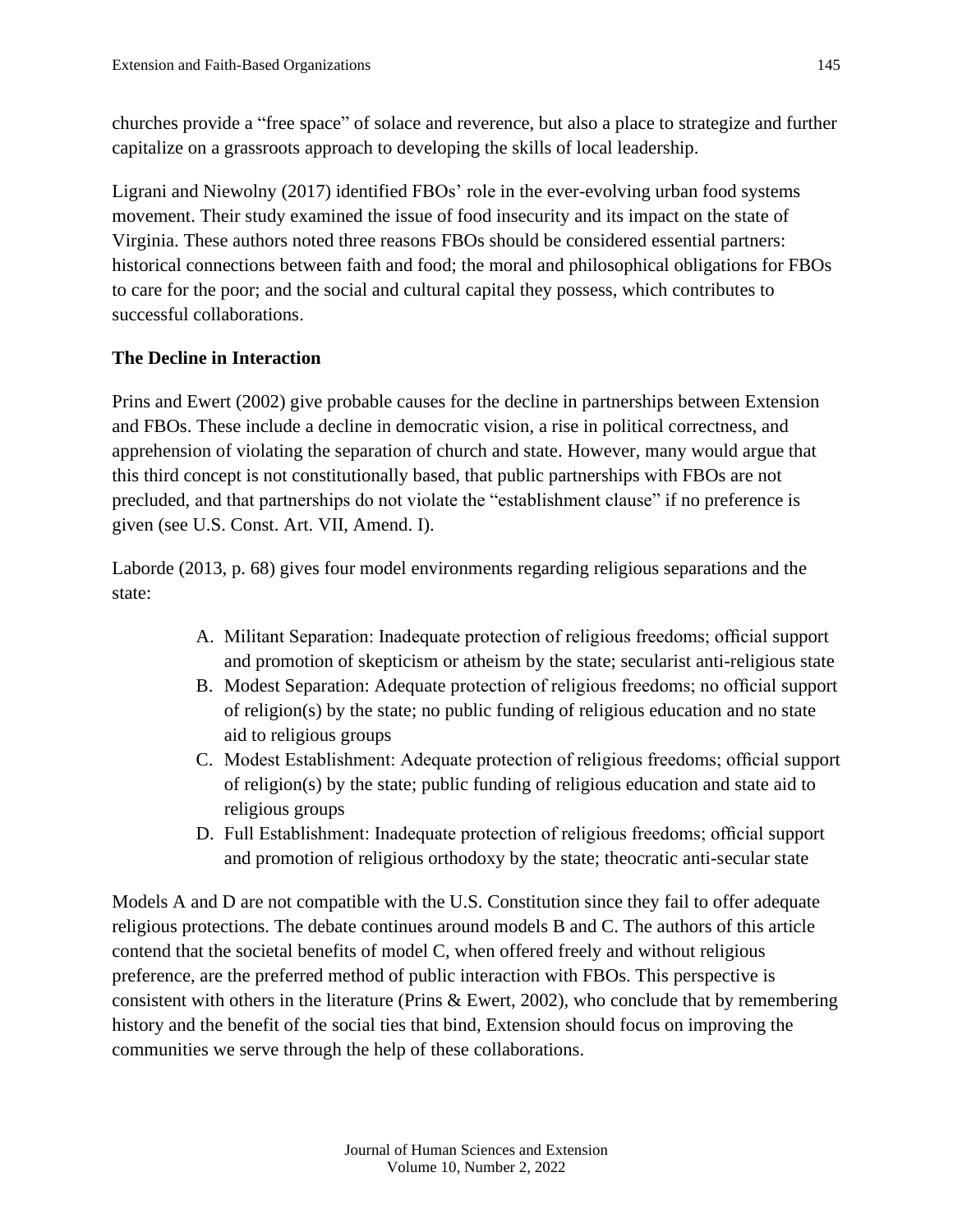In a more recent article, Campbell (2016) reported the challenges of partnering with FBOs, particularly smaller-scale organizations with limited access to necessary resources. He focused on community social service networks and explored the variables that enhance and impede collaborations among these organizations and other local services. Several longitudinal case studies were used, including FBOs that had received government contracts as part of a California faith-based initiative. Comparative analyses were conducted over 10 years to examine the partnerships formed. Four primary factors identified were organizational niche within the local network, leadership connections and network legitimacy, faith-inspired commitments and persistence, and core organizational competencies and capacities. As a result, the author emphasized a need to support local planning and network development within community contexts. A major argument raised was a need for a shift from operating in silos to partnering with organizations or programs in pursuit of improving lives through collective impact.

#### **Faith-Based Institutions as Pillars in Urban Communities**

Faith-Based Organizations (FBOs) have been central to the development of local communities around the world. In rural communities, a church is often located in the heart of town; in metropolitan areas, there is a church, mosque, or synagogue on nearly every corner. In addition to providing opportunities for spiritual development, FBOs are critical in meeting the community's needs in various ways. They undoubtedly have a solid comprehension of the local issues and deliver services to meet specific needs through feeding programs, childcare services, health care, as well as workforce preparation initiatives.

The health community has often seen the need to partner with FBOs to promote specific endeavors (Morabia, 2019). Churches are prime locations for serving medically underserved communities. Tagai et al. (2018) used a Faith-Based Organization Capacity Inventory to examine three structural areas of capacity: staffing and space, health promotion experience, and external collaboration using a convenience sample of 34 churches. Through this project, the authors revealed that most churches had health ministries or some focus on health awareness and could serve as an adequate partner in communicating messages about best health management practices. This strategy could similarly serve Extension. As Extension assesses the needs of communities, it may be evident that FBOs can provide assistance and possible solutions to the social ills that challenge urban centers.

Cutts and Gunderson (2019) examined a particular faith-based initiative's impact on underserved patient medical costs. Wake Forest Baptist Medical Center (WFBMC) leadership formed FaithHealth, whose goal is to help patients better understand and maneuver through the oftencomplex health care system. By committing to outreach and community engagement, FaithHealth, in partnership with other agencies, has expanded its existing work with the underserved. Cutts and Gunderson (2019) noted that from 2015 to 2019, FaithHealth volunteers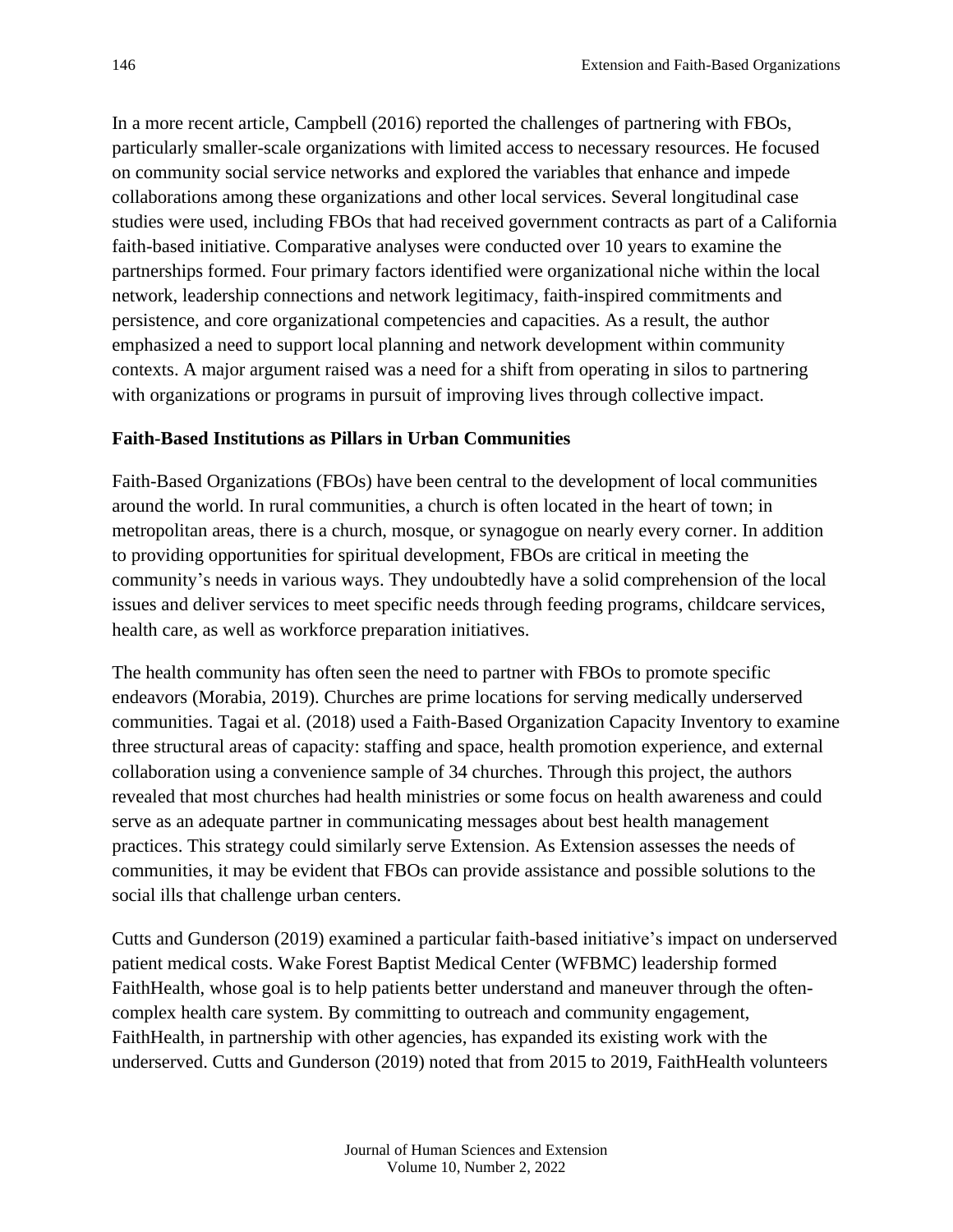provided more than 48,000 contacts with patients, ranging from providing food, transportation, social support, medication assistance, and other services.

The Johns Hopkins Community Health Partnership (J-ChiP) was formed to address the health care issues that plague residents in East Baltimore (Berkowitz et al., 2016). J-CHiP partners with community and faith-based nonprofits have worked consistently to improve the lives of these residents whose lifespan can be 20 years less than residents in other adjoining neighborhoods. The ability to form local partnerships has strengthened the ability to engage community members to take a proactive stance toward health.

The Bronx Health-sponsored Racial and Ethnic Approaches to Community Health (REACH) program set goals to reduce morbidity and mortality from diabetes and cardiovascular disease in southwest Bronx churches (Kaplan et al., 2009). Other programs have focused on addressing lifestyle changes among African American church members through sessions that highlight addressing weight loss; increasing physical activity; fruit, vegetable, and low-fat dairy intake; and monitoring fat and sodium intake using community-based participatory interventions (Kim et al., 2008; Lancaster et al., 2014). Since religion is core to the values of many Americans, programs like REACH have relied on trusted institutions like FBOs as partners. Because their missions include the moral need to help improve the lives of those around them, this aligns easily with secular or nonprofit organizations with similar values.

When looking abroad, FBOs can also be seen operating as healthcare providers. In parts of Africa, FBOs provide nearly 40 percent of healthcare services (Olivier & Wodon, 2012). These institutions' gained respect is partly due to their organized social capital and longevity within communities. Their solid networks may be quintessential partners that can help build strong collaborations that have a lasting impact.

In a study conducted by McLeigh (2011), 428 international non-governmental organizations (INGOs) were examined to answer the question "Does Faith Matter?" McLeigh compared INGOs based upon having a religious or secular perspective as to whether they were recipients of government funding. In addition, the author was able to utilize variables from previous studies to measure "organizational religiosity" to compare two groups of religious organizations, *Faith-Integrated* and *Faith-Segmented,* with secular groups and found (among other things) that international FBOs were more likely to be "results" oriented and less likely to benefit from governmental funding.

#### **Generating Program Collaborations**

## **Recognizing the Faith-Based Organization's Assets**

Faith-based organizations are often at the cusp of the critical issues that affect urban communities. In many resource-poor neighborhoods, they are often the only support for residents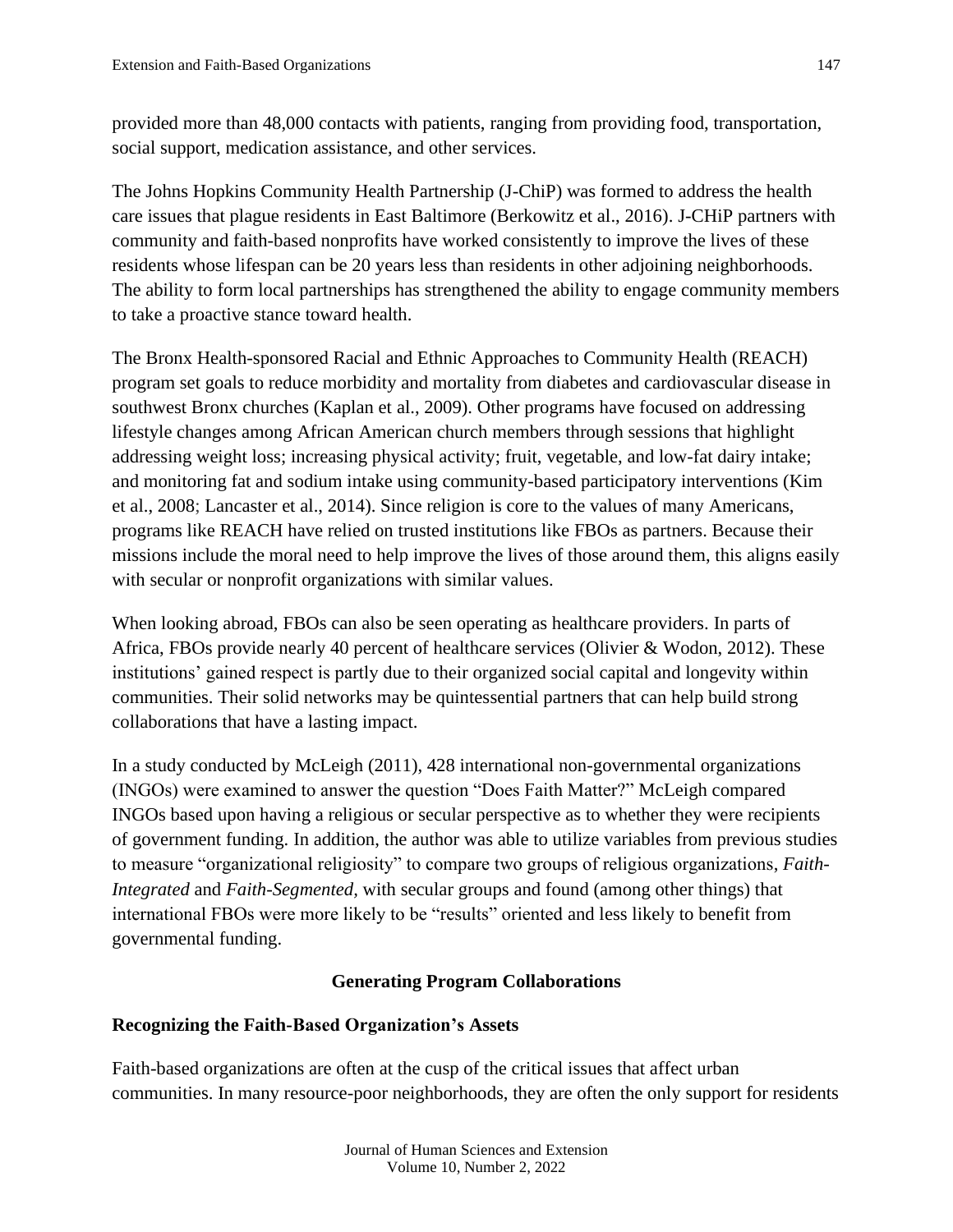in dire need of assistance (Campbell, 2016; Gunderson et al., 2018). FBOs are also seen as authentic sources, understand the plight of the people, and are willing to meet them where they are in life. Moreover, they quite naturally offer cultural competency when designing and implementing programs. While some may refer to their approach as too fluid, those accessing their services may see this as a relief from the often-bureaucratic procedures that can accompany government-regulated programs.

Today, there is often a debate on whether it is worthwhile to pursue a partnership with FBOs, given that many of them appear to have lesser interest in collaborations. Fu et al. (2021) conducted a recent study to assess whether religiosity and operational capacity influence an FBOs desire to form partnerships. Nearly 200 U.S. FBOs participated by completing a survey. Results revealed that FBOs with high levels of operational capacity were more likely to form partnerships across various sectors (nonprofit, business, public). The findings suggest the intentions of many FBOs may be misunderstood; their lack of capacity may be the contributing factor preventing their eagerness to collaborate. This misunderstanding affords Extension a prime opportunity to offer resources while providing service to a potential partner.

#### **Extension Assets**

Just as FBOs bring a distinct set of assets to community partnerships, so does Extension. With over a century of experience in community education and development, Extension interprets and shares unbiased, evidence-based information through the Land-Grant University System. This system represents 112 Land-Grant institutions, of which 19 are historically black universities (HBCUs), and 33 are tribal colleges and universities (U.S. Department of Agriculture, National Institute of Food and Agriculture, 2019). In addition, there are county Extension offices in or near each of the country's 3,000 counties and parishes. These local offices host at least one and usually multiple county Extension agents/educators.

#### **Implications for Practice**

As we examine the faith landscape in the United States, we can see many opportunities for collaborations with Cooperative Extension. Although no official directory exists for all the congregations in the country, the Hartford Institute (2021) estimates that there are between 350,000 and 375,000 religious congregations in the United States. Of this number, 58% are located in urban and suburban communities (Thumma, 2020). In some communities, these FBOs have generations of social capital and trust that would aid Extension in sharing practical, applied research that would positively impact the lives of congregation members.

Consider FBO opportunities for 4-H Youth Development programming. According to the U.S. Department of Education website, over 33,000 private K-12 schools in the United States educate more than 4.5 million students. Of this total, 68.7% are faith-based (3.09 million students). In addition, the number of homeschooled students has increased from 850,000 in 1999 to 1.8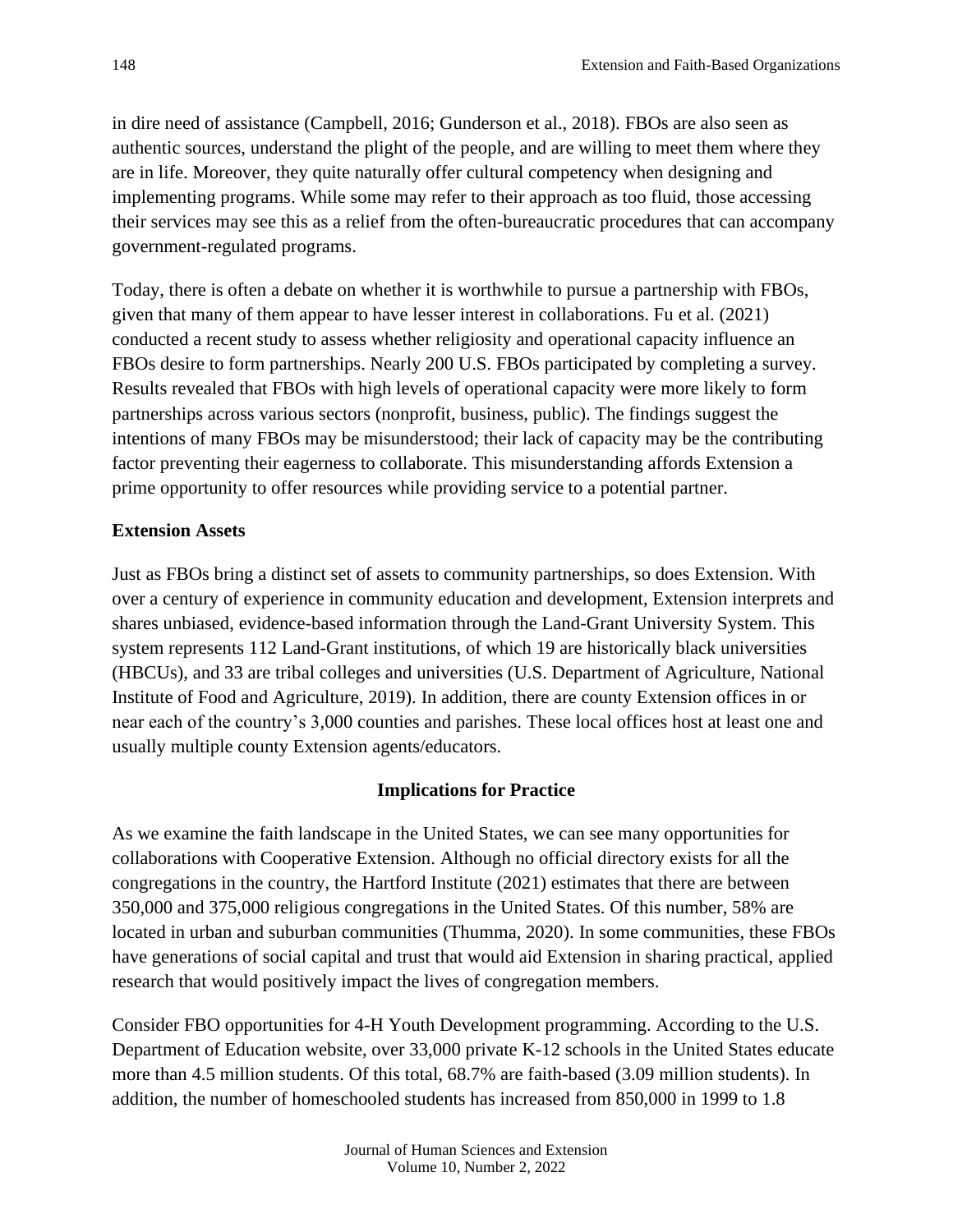million in 2012 (U.S. Department of Education, 2021). The majority of parents are motivated by a desire for additional religious, moral, and academically-rigorous instruction. These faith-based schools and families could benefit from Extension's expertise in Science, Technology, Engineering, and Math (STEM), public speaking, and leadership development programming, among others.

According to a survey by Faith Communities Today titled *Twenty Years of Congregational Change: The 2020 Faith Communities Today Overview* (Thuuma, 2020), it was found that 33% of participants are seniors (65 or older) whereas, in the general population, just 17% are affiliated with faith or religion. This distribution is similar for congregational leadership. When considered through a national health issues perspective for seniors, it could indicate vast audiences in need of Extension nutrition, health, and financial literacy programming.

The *Faith Communities Today* survey also identified characteristics associated with the rate at which congregations are flourishing; one of these indicators involved community and civic engagement (Thumma, 2020). This observation could translate into FBOs being good partners in educating their members about personal food production and urban food systems.

#### **Recommendations for Future Research**

This literature review identifies faith-based organizations as a potentially new, yet largely underserved target audience, particularly in the nation's cities. The authors recommend three areas for future research.

- There are significant gaps in the research base regarding partnerships between Extension and urban faith-based organizations. While anecdotal evidence may exist that Extension is collaborating at some level, more research is necessary to understand better current programming. For example, we know that 4-H Youth Development programming is utilized in faith-based schools. However, the number of schools and students being reached and related impacts are not thoroughly documented.
- We can only speculate on congregational needs and how Extension could engage based on demographic survey data (Thumma, 2020). A comprehensive needs assessment that identifies common problems and how Extension could impact those issues is essential.
- Extension must identify any organizational barriers that may be discouraging urban FBO collaborations. Possible areas of research include resource barriers, prejudices, developing cultural competency, and identifying knowledge gaps regarding how to engage with FBOs respectively. By reflecting on the past, assessing the present, and planning for the future, Extension can grow to be a valued community partner with Urban FBOs.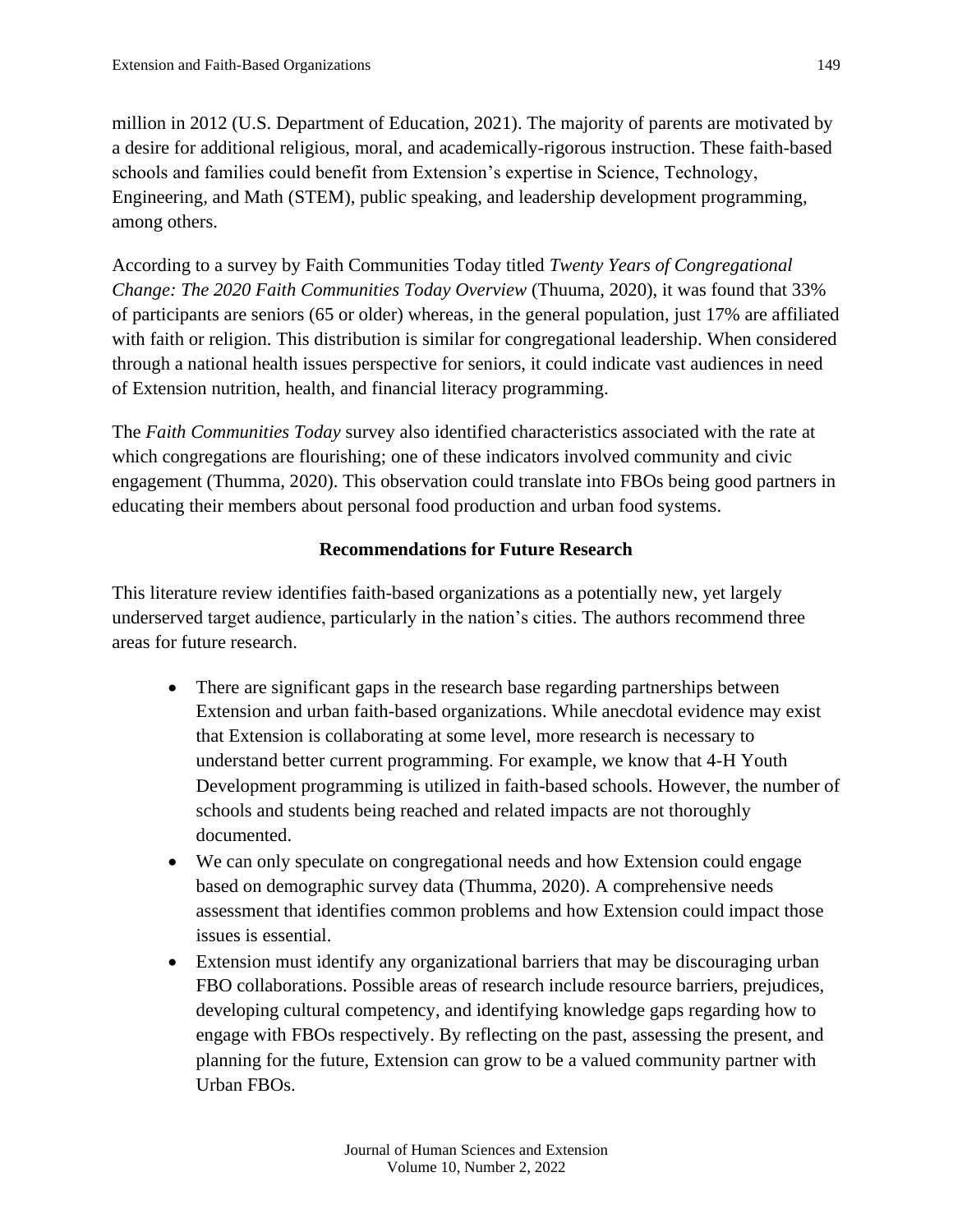#### **References**

- Berkowitz, S. A., Brown, P., Brotman, D. J., Deutschendorf, A., Dunbar, L., Everett, A., Hickman, D., Howell, E., Purnell, L., Sylvester, C., Zollinger, R., Bellantoni, M., Durso, S. C., Lyketsos, C., & Rothman, P. (2016). Case study: Johns Hopkins community health partnership: A model for transformation. *Healthcare*, *4*(4), 264–270[.](https://doi.org/10.1016/j.hjdsi.2016.09.001) <https://doi.org/10.1016/j.hjdsi.2016.09.001>
- Campbell, D. (2016). Small faith-related organizations as partners in local social service networks. *Religions, 7*(5).<https://doi.org/10.3390/rel7050057>
- Campbell M. K., Hudson M. A., Resnicow K., Blakeney N., Paxton A., & Baskin M. (2007). Church-based health promotion interventions: Evidence and lessons learned. *Annual Review of Public Health, 28*, 213–234.

<https://doi.org/10.1146/annurev.publhealth.28.021406.144016>

- Cutts, T. F., & Gunderson, G. R. (2019). Impact of faith-based and community partnerships on costs in an urban academic medical center. *American Journal of Medicine, 133*(4), 409– 411.<https://doi.org/10.1016/j.amjmed.2019.08.041>
- Earp, E. L. (1914). *The rural church movement*. The Methodist Book Concern.
- Executive Order 13,498, 3 C.F.R, 6533. (2009). [https://www.govinfo.gov/content/pkg/FR-2009-](https://www.govinfo.gov/content/pkg/FR-2009-02-09/pdf/E9-2893.pdf) [02-09/pdf/E9-2893.pdf](https://www.govinfo.gov/content/pkg/FR-2009-02-09/pdf/E9-2893.pdf)
- Executive Order 13,831, 3 C.F.R., 20715. (2018). [https://www.federalregister.gov/documents/2018/05/08/2018-09895/establishment-of-a](https://www.federalregister.gov/documents/2018/05/08/2018-09895/establishment-of-a-white-house-faith-and-opportunity-initiative)[white-house-faith-and-opportunity-initiative](https://www.federalregister.gov/documents/2018/05/08/2018-09895/establishment-of-a-white-house-faith-and-opportunity-initiative)
- Fu, J. S., Cooper, K. R., & Shumate, M. (2021). Do U.S. faith-based social service organizations resist collaboration? Examining the role of religiosity and operational capacity in interorganizational partnerships. *Nonprofit and Voluntary Sector Quarterly*, *50*(2), 241– 261.<https://doi.org/10.1177/0899764020952167>
- Gunderson, G., Magnan, S., & Baciu, A. (2018). Faith-based assets and multi-sector community teams: Tapping into deeply woven roots. *North Carolina Medical Journal*, *79*(4), 236– 237.<https://doi.org/10.18043/ncm.79.4.236>
- Haakenstad, A., Johnson, E., Graves, C., Olivier, J., Duff, J., & Dieleman, J. L. (2015). Estimating the development assistance for health provided to faith-based organizations, 1990–2013. *PLoS ONE, 10*(6), Article e0128389. <https://doi.org/10.1371/journal.pone.0128389>
- Hartford Institute for Religion Research. (2021). *Fast facts about American religion*. [http://hirr.hartsem.edu/research/fastfacts/fast\\_facts.html](http://hirr.hartsem.edu/research/fastfacts/fast_facts.html)
- Kaplan, S. A., Ruddock, C., Golub, M., Davis, J., Foley, R., Sr., Devia, C., Rosen, R., Berry, C., Barretto, B., Carter, T., Irish-Spencer, E., Marchena, M., Purcaro, E., & Calman, N. (2009). Stirring up the mud: Using a community-based participatory approach to address health disparities through a faith-based initiative. *Journal of Health Care for the Poor and Underserved*, *20*(4), 1111–1123[.](https://doi.org/10.1353/hpu.0.0221) <https://doi.org/10.1353/hpu.0.0221>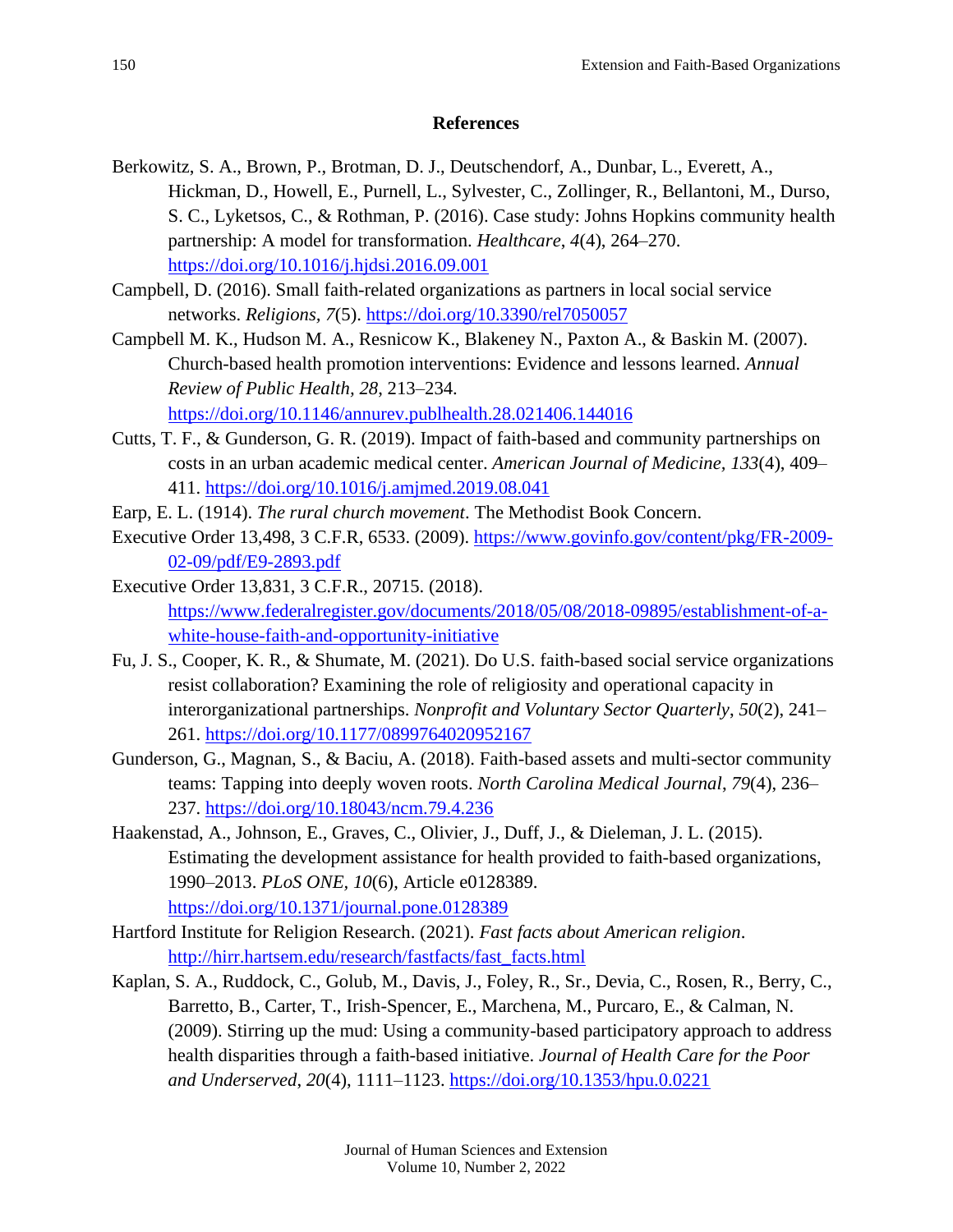- Kim, K. H., Linnan, L., Kramish Campbell, M., Brooks, C., Koenig, H. G., & Wiesen, C. (2008). The WORD (wholeness, oneness, righteousness, deliverance): A faith-based weight-loss program utilizing a community-based participatory research approach. *Health Education & Behavior*, *35*(5), 634–650. <https://doi.org/10.1177%2F1090198106291985>
- King, B. S., & Hustedde, R. J. (1993). Community free spaces. *Journal of Extension, 31*(4), Article 4FEA1.<https://archives.joe.org/joe/1993winter/a1.php>
- Labord, C. (2013). Political liberalism and religion: On separation and establishment. *The Journal of Political Philosophy*, *21*(1), 67–86. [https://doi.org/10.1111/j.1467-](https://doi.org/10.1111/j.1467-9760.2011.00404.x) [9760.2011.00404.x](https://doi.org/10.1111/j.1467-9760.2011.00404.x)
- Lancaster, K. J., Schoenthaler, A. M., Midberry, S. A., Watts, S. O., Nulty, M. R., Cole, H. V., Ige, E., Chaplin, W., & Ogedegbe, G. (2014). Rationale and design of faith-based approaches in the treatment of hypertension (FAITH), a lifestyle intervention targeting blood pressure control among black church members. *The American Heart Journal*, *167*(3), 301–307. <https://doi.org/10.1016/j.ahj.2013.10.026>
- Landis, B., & Willard, J. (1933). *Rural adult education*. The Macmillan Company.
- Ligrani, R., & Niewolny, K. (2017). Community food work as critical practice: A faith-based perspective through narratives. *Journal of Agriculture, Food Systems, and Community Development, 7*(4), 61–77.<http://doi.org/10.5304/jafscd.2017.074.001>
- Marsden, L. (2012). Bush, Obama, and a faith-based U.S. foreign policy. *International Affairs*, *88*(5), 953–974.<https://doi.org/10.1111/j.1468-2346.2012.01113.x>
- McLeigh, J. D. (2011). *Does faith matter? A comparison of faith-based and secular international nongovernmental organizations engaged in humanitarian assistance* [Doctoral dissertation, Clemson University]. Clemson Libraries. [https://tigerprints.clemson.edu/all\\_dissertations/829](https://tigerprints.clemson.edu/all_dissertations/829)
- Monsma, S. V. (2002). *Working faith: How religious organizations provide welfare-to-work services*. The University of Pennsylvania, Center for Research on Religion and Urban Civil Society.
- Morabia, A. (2019). Faith-based organizations and public health: Another facet of the public health dialogue. *American Journal of Public Health*, *109*(3), 341. <https://doi.org/10.2105/AJPH.2018.304935>
- Olivier, J., & Wodon, Q. (Eds.) (2012). *The comparative nature of faith-inspired health care provision in Sub-Saharan Africa: Strengthening the evidence for faith-inspired health engagement in Africa, Volume 2*. The International Bank for Reconstruction and Development/The World Bank. [https://documents1.worldbank.org/curated/en/739091](https://documents1.worldbank.org/curated/en/739091‌468010198457/pdf/762230v20WP0Fa0Box374365B000PUBLIC0.pdf) [468010198457/pdf/762230v20WP0Fa0Box374365B000PUBLIC0.pdf](https://documents1.worldbank.org/curated/en/739091‌468010198457/pdf/762230v20WP0Fa0Box374365B000PUBLIC0.pdf)
- Prins, E., & Ewert, D. M. (2002). Cooperative Extension and faith-based organizations: Building social capital. *Journal of Extension*, *40*(3), Article 3COM2. <https://archives.joe.org/joe/2002june/comm2.php>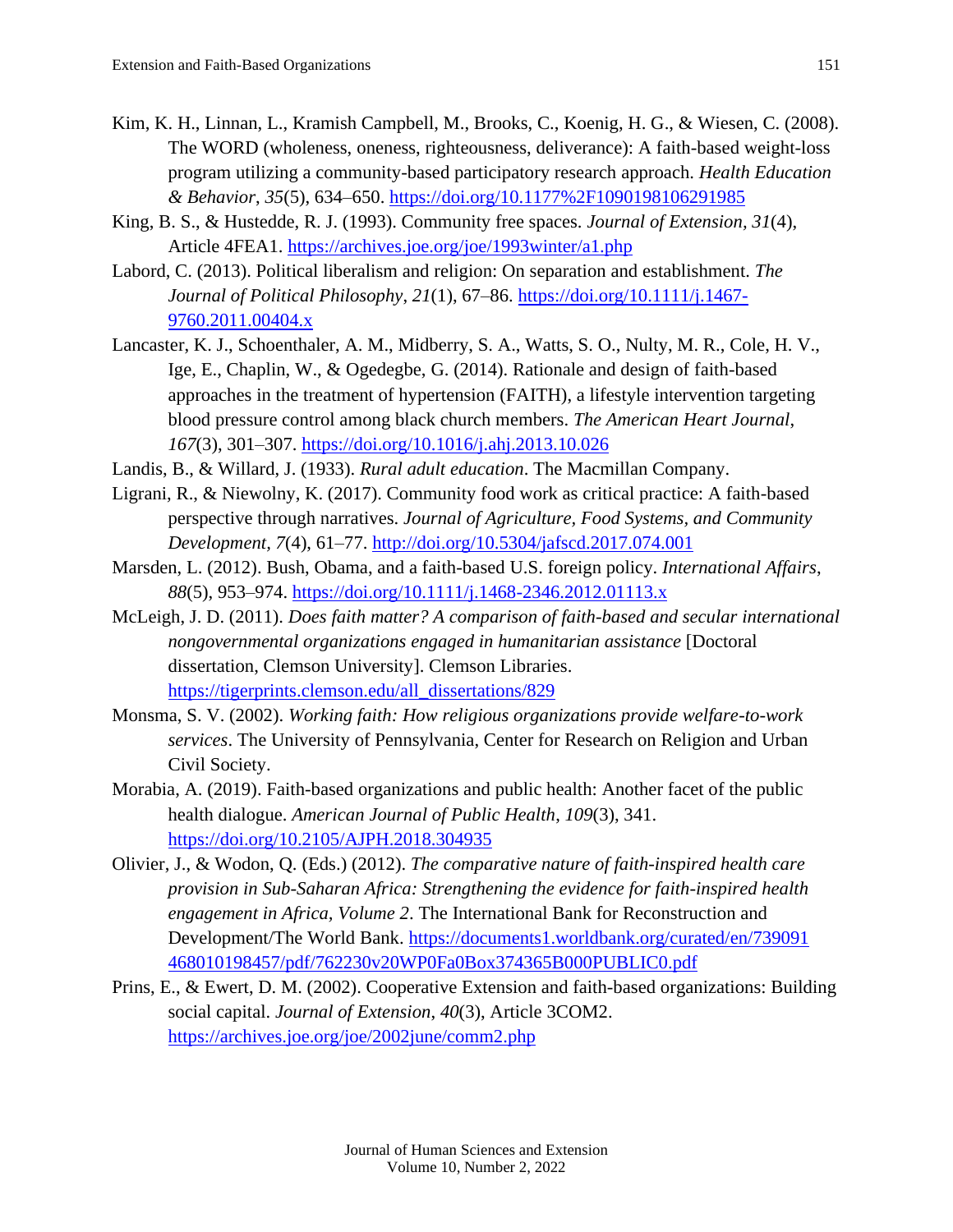- Sider, R. J., & Unruh, H. R. (2004). Typology of religious characteristics of social service and educational organizations and programs. *Nonprofit and Voluntary Sector Quarterly*, *33*(1), 109–134. <https://doi.org/10.1177/0899764003257494>
- Tagai, E. K., Scheirer, M. A., Santos, S. L. Z., Haider, M., Bowie, J., Slade, J., Whitehead, T. L., Wang, M. Q., & Hold, C. L. (2018). Assessing capacity of faith-based organizations for health promotion activities. *Health Promotion Practice*, *19*(5), 714–723. <https://doi.org/10.1177/1524839917737510>
- Thumma, S. (2020). *Twenty years of congregational change: The 2020 faith communities today overview*. Faith Communities Today. [https://faithcommunitiestoday.org/wp](https://faithcommunitiestoday.org/wp-content/uploads/2021/10/Faith-Communities-Today-2020-Summary-Report.pdf)[content/uploads/2021/10/Faith-Communities-Today-2020-Summary-Report.pdf](https://faithcommunitiestoday.org/wp-content/uploads/2021/10/Faith-Communities-Today-2020-Summary-Report.pdf)
- U.S. Const. Amend. VII Article 1. (1791).
- U.S. Department of Agriculture, National Institute of Food and Agriculture. (n.d.) *Cooperative Extension System National Institute of Food and Agriculture*. [https://nifa.usda.gov/cooperative-extension-system](https://www.nifa.usda.gov/about-nifa/how-we-work/extension/cooperative-extension-system)
- U.S. Department of Agriculture, National Institute of Food and Agriculture. (2019). Land-Grant colleges and universities map [Map]. [https://nifa.usda.gov/resource/land-grant-colleges](https://nifa.usda.gov/resource/land-grant-colleges-and-universities-map)[and-universities-map](https://nifa.usda.gov/resource/land-grant-colleges-and-universities-map)
- U.S. Department of Education. (2021). *Office of Non-Public Education (ONPE)*. <https://www2.ed.gov/about/offices/list/oii/nonpublic/statistics.html>
- The White House: President George W. Bush. (2001). *White House Faith Based and Community Initiative: Compassion in action.* [https://georgewbush](https://georgewbush-whitehouse.archives.gov/government/fbci/president-initiative.html)[whitehouse.archives.gov/government/fbci/president-initiative.html](https://georgewbush-whitehouse.archives.gov/government/fbci/president-initiative.html)
- The White House. (2021, February 14). *Fact Sheet: President Biden reestablished the White House Office of Faith-based and Neighborhood Partnerships*. [https://www.whitehouse](https://www.whitehouse.gov/briefing-room/statements-releases/2021/02/14/fact-sheet-president-biden-reestablishes-the-white-house-office-of-faith-based-and-neighborhood-partnerships/) [.gov/briefing-room/statements-releases/2021/02/14/fact-sheet-president-biden](https://www.whitehouse.gov/briefing-room/statements-releases/2021/02/14/fact-sheet-president-biden-reestablishes-the-white-house-office-of-faith-based-and-neighborhood-partnerships/)[reestablishes-the-white-house-office-of-faith-based-and-neighborhood-partnerships/](https://www.whitehouse.gov/briefing-room/statements-releases/2021/02/14/fact-sheet-president-biden-reestablishes-the-white-house-office-of-faith-based-and-neighborhood-partnerships/)
- Working Group on Human Needs and Faith-Based and Community Initiatives. (2003). *Harnessing civic and faith-based power to fight poverty*. [https://community](https://community-wealth.org/sites/clone.community-wealth.org/files/downloads/book-sider-lynn.pdf)[wealth.org/sites/clone.community-wealth.org/files/downloads/book-sider-lynn.pdf](https://community-wealth.org/sites/clone.community-wealth.org/files/downloads/book-sider-lynn.pdf)
- Zapata, M. I., Morris, A. S., Emerson, A., Jespersen, J. E., & Stiller-Titchener, K. (2021). Partnering with faith-based organizations to promote positive parenting: Example and lessons learned. *Journal of Extension, 58*(2), Article 22. <https://tigerprints.clemson.edu/joe/vol58/iss2/22/>

*Jeffery Young,* Ph.D., is the Director for Urban Extension and Assistant Professor for the University of Kentucky Cooperative Extension Service. Jeff serves on the National Urban Extension Leaders Steering Committee, and his interests include urban agriculture and emergency/disaster response. Please direct correspondence to Jeffrey Young at [jyoung@uky.edu.](mailto:jyoung@uky.edu)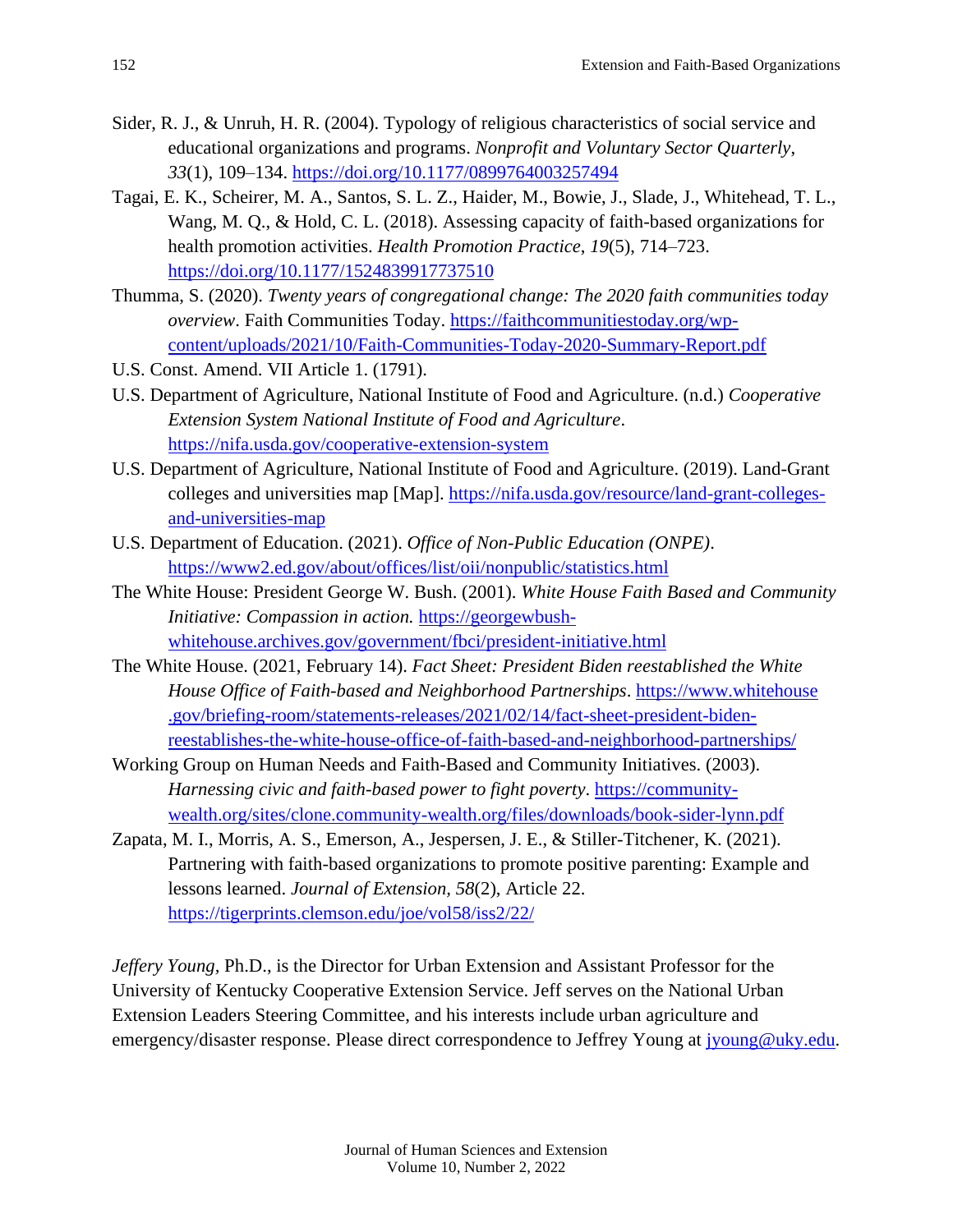*Kenneth Jones,* Ph.D., is a Professor in the Department of Community and Leadership Development. He is also Director of Program & Staff Development for the University of Kentucky Cooperative Extension Service. His programmatic and research interests include community-based program design, faculty/staff development, and mentoring.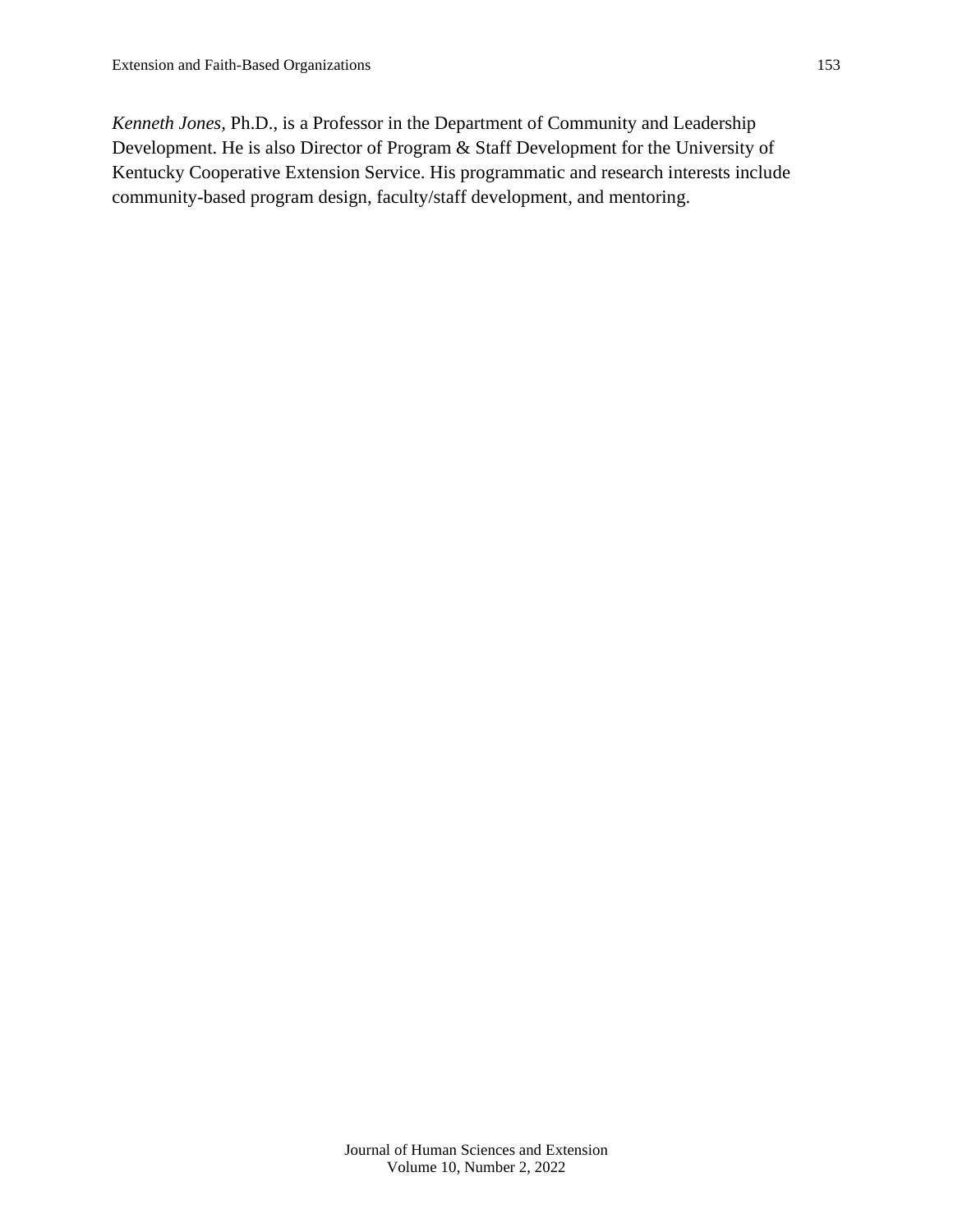# **Appendix**

|                                                                                                                 | <b>Characteristics of Organization</b>               |                                                      |                                                                        |                                                                                                 |                                                                                                                                                                                                                                                            |                                                                                             |  |  |
|-----------------------------------------------------------------------------------------------------------------|------------------------------------------------------|------------------------------------------------------|------------------------------------------------------------------------|-------------------------------------------------------------------------------------------------|------------------------------------------------------------------------------------------------------------------------------------------------------------------------------------------------------------------------------------------------------------|---------------------------------------------------------------------------------------------|--|--|
|                                                                                                                 | Faith-<br><b>Permeated</b>                           | Faith-<br><b>Centered</b>                            | Faith-<br><b>Affiliated</b>                                            | Faith-<br><b>Background</b>                                                                     | Faith-<br><b>Secular</b><br>Partnership                                                                                                                                                                                                                    | <b>Secular</b>                                                                              |  |  |
| 1. Mission<br>statement and<br>other self-<br>descriptive<br>text                                               | Includes<br>explicitly<br>religious<br>references    | Includes<br>explicitly<br>religious<br>references    | Religious<br>references<br>may be<br>either<br>explicit or<br>implicit | May have<br>implicit<br>references to<br>religion (e.g.,<br>reference to<br>values              | No explicit<br>reference to<br>religion in<br>the mission<br>statement of<br>the<br>partnership<br>or the secular<br>partner, but<br>religion may<br>be explicit in<br>the mission<br>of faith<br>partners                                                 | No religious<br>content                                                                     |  |  |
| 2. Founding                                                                                                     | By religious<br>group or for<br>religious<br>purpose | By religious<br>group or for<br>religious<br>purpose | By religious<br>group or for<br>religious<br>purpose                   | May have<br>historical tie<br>to a religious<br>group, but<br>connection<br>no longer<br>exists | Faith<br>partners<br>founded by a<br>religious<br>group or for<br>religious<br>purpose; No<br>reference to<br>religious<br>identity or<br>founders of<br>the secular<br>partner;<br>Founders of<br>the<br>partnership<br>may or may<br>not be<br>religious | No reference<br>to the<br>religious<br>identity of<br>founders of<br>the secular<br>partner |  |  |
| 3. If affiliated<br>with an<br>external<br>entity, is that<br>entity<br>religious?<br>(e.g., a<br>denomination) | Yes                                                  | Yes                                                  | Often                                                                  | Sometimes                                                                                       | May have<br>dual<br>religious/<br>secular<br>affiliation                                                                                                                                                                                                   | No                                                                                          |  |  |

*Faith-Based Organization Typology (Sider & Unruh, 2004)*